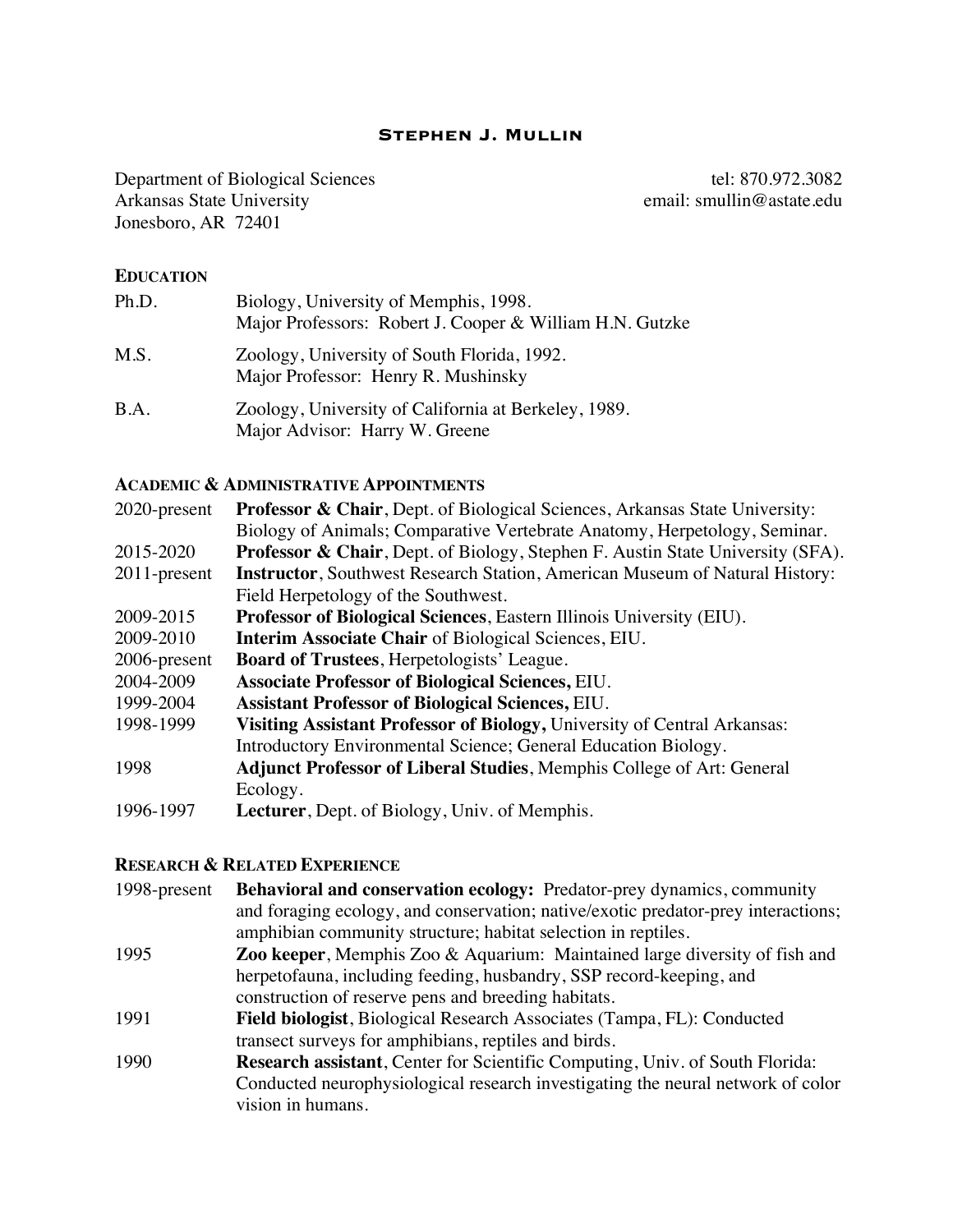#### **AWARDS & RECOGNITION**

| 2013    | Achievement & Contribution Award (Research category), EIU.                |
|---------|---------------------------------------------------------------------------|
| 2008    | Achievement & Contribution Award (Balanced category), EIU.                |
| 2007    | Graduate Dean's Award of Excellence in Research, EIU.                     |
| 2006    | Achievement & Contribution Award (Research category), EIU.                |
| 2006    | Dean's Award for Research Proposal Excellence, EIU.                       |
| 2001    | Achievement & Contribution Award (Balanced category), EIU.                |
| 1998    | Best Oral Presentation, Univ. of Memphis Graduate Research Forum, Life &  |
|         | Health Sciences section.                                                  |
| 1997    | Meritorious Teaching Assistant of the Year, Univ. of Memphis.             |
| 1996    | Herpetologists' League Award for Graduate Student Research, Finalist.     |
| 1991-92 | Teaching Assistant of the Year, Univ. of South Florida, Dept. of Biology. |

# **GRANTS & FELLOWSHIPS** (last 15 years)

| 2020-2021 | Assessing the Population Status of Brazos River Watersnakes (Colubridae:                                                                                                                            |
|-----------|-----------------------------------------------------------------------------------------------------------------------------------------------------------------------------------------------------|
|           | Nerodia). Texas Parks & Wildlife Dept. CLP program.                                                                                                                                                 |
| 2016-2017 | Acquisition of transmission and scanning electron microscopes. SFA Office of<br>Research & Sponsored Programs (co-PI with J. Taylor).                                                               |
| 2014-2015 | Manipulative moms: Examining the relationships between environmental<br>variables and offspring traits in a live-bearing snake species. EIU Council on<br>Faculty Research.                         |
| 2014-2015 | Safe passage: The hose bridge as a model conduit system during seasonal peaks<br>in the migration of small diurnal snakes. Wildlife Preservation Fund, Illinois<br>Department of Natural Resources. |
| 2014-2015 | Stable isotopes in semi-aquatic serpents: A viable tool for dietary analysis in<br>mudsnakes (Colubridae: Farancia). EIU President's Fund for Research &<br>Creative Activity.                      |
| 2012-13   | Turning over a new leaf: Quantifying niche breadth in leaf-litter snakes using<br>stable isotope analysis. EIU Council on Faculty Research.                                                         |
| 2011-12   | Conservation strategies for migrating populations of leaf-litter snakes at an<br>Illinois state park. Wildlife Preservation Fund, Illinois Department of Natural<br>Resources.                      |
| 2010-11   | The community ecology associated with Hog-nosed Snakes. Wildlife<br>Preservation Fund, Illinois Department of Natural Resources.                                                                    |
| 2009-10   | The interaction of diet and behavior in toad-eating snakes that feigns death<br>(Colubridae: Heterodon). EIU Council on Faculty Research.                                                           |
| 2008-09   | Predatory response as a function of prey type in newborn snakes (Colubridae:<br>Thamnophis). EIU Council on Faculty Research.                                                                       |
| 2006-07   | Microhabitat alteration and its effects on the selection of foraging sites by prairie<br>kingsnakes. EIU Council on Faculty Research.                                                               |
| 2006-07   | Repatriation as a mechanism for restoring a pond-breeding amphibian<br>community. U.S. Fish & Wildlife Service and Illinois Dept. of Natural<br>Resources.                                          |
|           |                                                                                                                                                                                                     |

In all remaining sections: Items dated 2015–2020 are associated with my appointment at SFA, whereas items dated before 2015 occurred at EIU.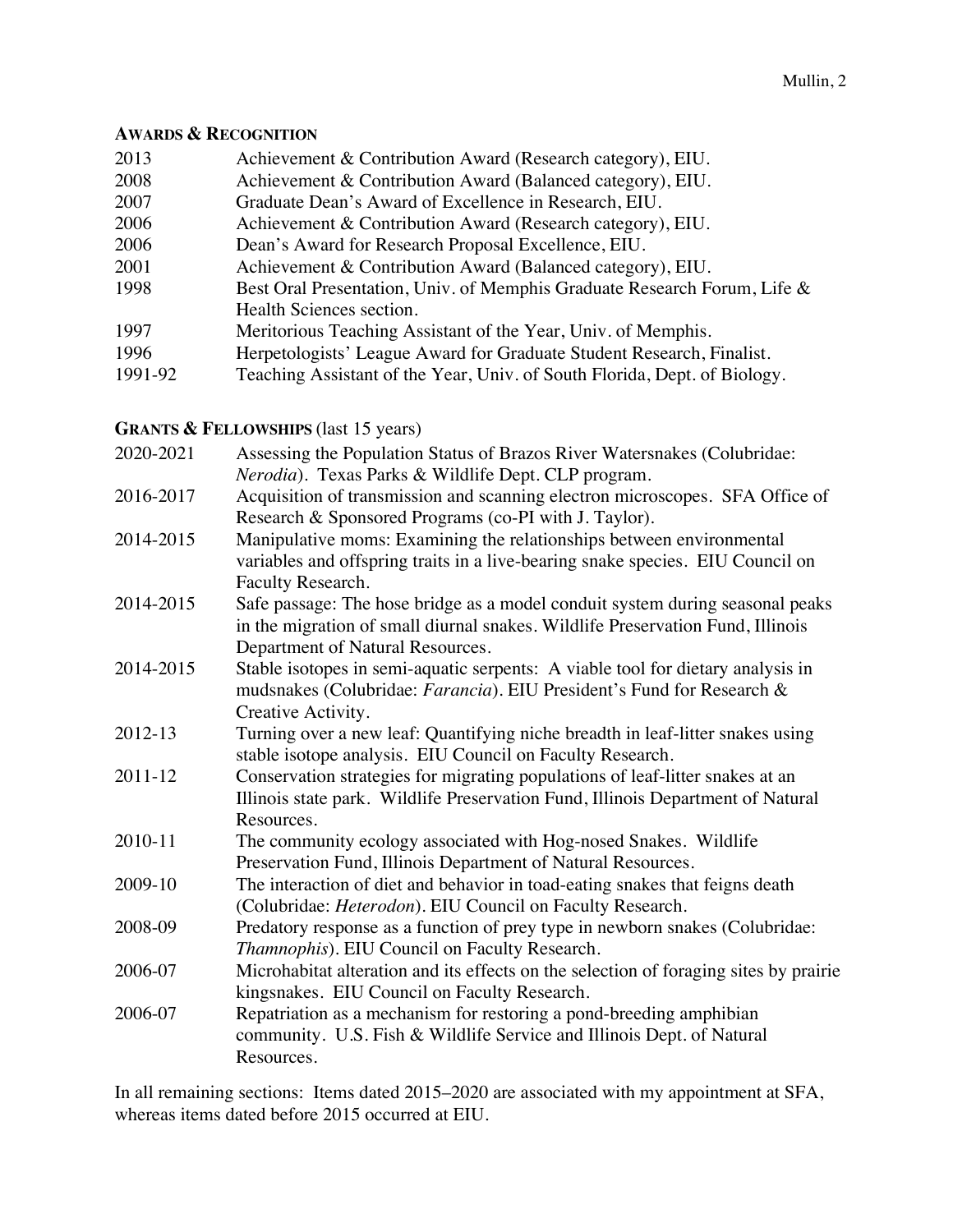## **PROFESSIONAL ACTIVITIES**

#### **– Graduate students** (major professor)

| 2020-present                                                                       | Jessica Johnson – Population assessment of Brazos River Watersnakes.        |
|------------------------------------------------------------------------------------|-----------------------------------------------------------------------------|
| 2018-present                                                                       | McKenzie Wasley – Interactions between native and invasive frog larvae.     |
| 2017-present                                                                       | Allison McElroy (non-thesis).                                               |
| 2015-2018                                                                          | Zachary Marcou – Comparing snake communities in national forests.           |
| 2014-2016                                                                          | Sarah Manka - Mitigating road mortality for Midland Brownsnakes.            |
| 2013-2015                                                                          | Cynthia Carter – Dietary ecology of Western Mudsnakes.                      |
| 2012-2014                                                                          | Meagan Thomas – Dietary overlap within a leaf-litter snake community.       |
| 2011-2013                                                                          | Corissa Lennon – Using stable isotopes to determine the diet of racers.     |
| 2009-2011                                                                          | Andrew Durso – Dietary influence on behavior in hog-nosed snakes.           |
| 2008-2010                                                                          | Kathryn Hale – Predatory responses in neonate gartersnakes.                 |
| 2008-2010                                                                          | Lorin Neuman-Lee – Toxicant transfer in pregnant watersnakes.               |
| 2005-2009                                                                          | Lee Gross – Ecotoxicants influencing pond-breeding amphibians.              |
| 2006-2008                                                                          | Angela Fornell – Foraging modes and site selection in kingsnakes.           |
| 2005-2007                                                                          | Melanie Olds – Activity and over-wintering site fidelity in watersnakes.    |
| 2003-2005                                                                          | Sarabeth Klueh – Population ecology of Jefferson Salamanders.               |
| 2003-2005                                                                          | Leroy Walston – Interspecific interactions in a larval amphibian community. |
| 2002-2004                                                                          | C. Drew Foster – Native snake performance when fed exotic prey.             |
| 2001-2007                                                                          | J. Brian Towey – Amphibian communities in ponds with predator populations.  |
| 1999-2003                                                                          | Beth Flitz – Nest site selection of box turtles in disturbed habitats.      |
| $Student Mathming Indomenduata/Dost hoogolouno data (last 15 wa x^* = Don Homors)$ |                                                                             |

**Student Mentoring – Undergraduate/Post-baccalaureate** (last 15 years; \* = Dept. Honors)

2019-present Daniel Fryar

| 2017-2018 | Taylor Black*, Ryan Swindell                                               |
|-----------|----------------------------------------------------------------------------|
| 2014-2015 | Kylee Gochanour, Jacqueline Herman, Margaret Thomas, Joseph Zigler.        |
| 2013-2014 | Elizabeth Bauman, Murphy Walters, Joseph Zigler                            |
| 2012-2013 | Elizabeth Bauman, Sarah Baxter, Anndria Cluster, Iwo Gross*, Joseph Zigler |
| 2011-2012 | Anndria Cluster, David Delaney, Danelle Grochocinski, Iwo Gross*           |
| 2010-2011 | Angelica Bradley, Iwo Gross*, Jennifer Hedin, Katherine Weber              |
| 2009-2010 | Kyle Baumgartner, Jennifer Hedin, Nicholas Kiriazis, Jaymie Voorhees       |
| 2008-2009 | Kyle Baumgartner, Nicholas Kiriazis, MaryJo Kocher                         |
| 2007-2008 | Brennan Caputo, Kimberly Harper                                            |
| 2006-2007 | Samantha Adams, Nicholas Kiriazis                                          |
|           |                                                                            |

# **University & Community Involvement** (last 15 years)

- 2019-present Policy Committee, Stephen F. Austin State Univ.
- 2017 Search Committee, Dept. of History Chair, Stephen F. Austin State Univ.
- 2017 Search Committee, Graduate School Dean, Stephen F. Austin State Univ.
- 2016-2019 Graduate Council, Stephen F. Austin State University.
- 2013-present Editor, Herpetologica (quarterly scientific journal of The Herpetologists' League)
- 2012-2015 Graduate Studies Committee.
- 2009-2012 Associate Editor, Herpetologica (behavioral and conservation ecology).
- 2009-2012 Joint societies committee for the Meritorious Teaching Award in Herpetology.
- 2006-2011 Advisory Board, Midwest Partners in Amphibian & Reptile Conservation.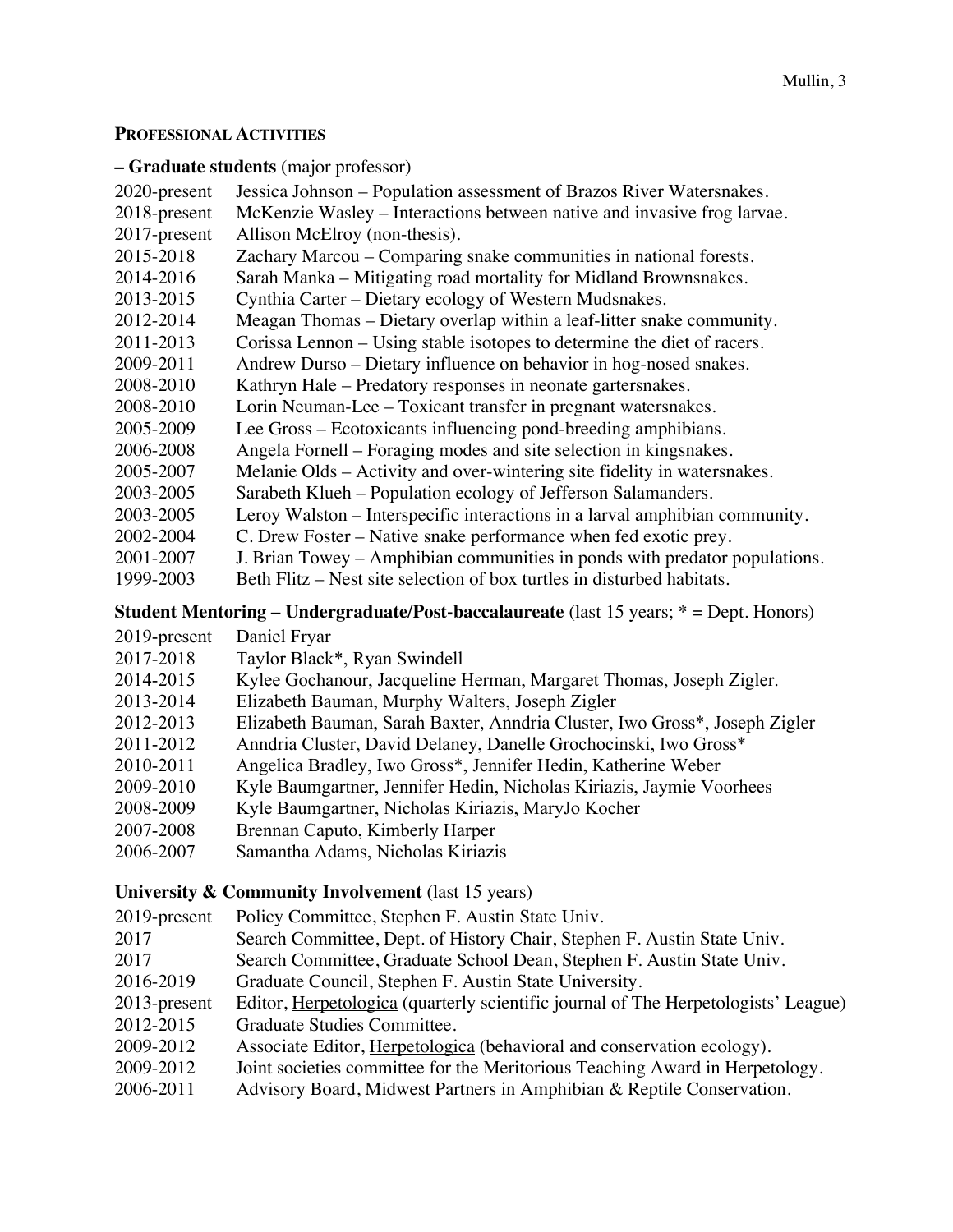# **Reviewer – Journals**

Behavioral Ecology; Biological Conservation; Chelonian Conservation Biology; Copeia; Current Zoology; Forest Ecology & Management; Herpetologica; Journal of Herpetology. **– Book** : Linzey, D. 2001. Vertebrate Biology. McGraw-Hill, Inc. New York.

# **Professional Memberships**

American Institute of Biological Sciences Herpetologists' League International Society for Behavioral Ecology Society for the Study of Amphibians & Reptiles

# **Professional Development**

2017 Council of Colleges of Arts & Sciences, Seminars for Department Chairs, San Diego, CA.

# **PUBLICATIONS – BOOK/BOOK CHAPTERS**

- 2016 **Mullin, SJ**. Experimental applications. Pp. 317-336 in Reptile Ecology & Conservation: A Handbook of Techniques (ed. CK Dodd, Jr.). Oxford University Press, UK
- 2009 **Mullin, SJ** & RA Seigel (eds.). Snakes: Ecology & Conservation Biology. Cornell University Press, USA.
- 2009 **Mullin, SJ** & RA Seigel. Opening the doors to snake conservation. Pp. 1-4 *in* Snakes: Ecology & Conservation Biology (ed. SJ Mullin and RA Seigel). Cornell University Press, USA.
- 2009 Seigel, RA & **SJ Mullin**. Snake conservation, present and future. Pp. 281-290 *in* Snakes: Ecology & Conservation Biology (ed. SJ Mullin and RA Seigel). Cornell University Press, USA.

**–– PEER-REVIEWED ARTICLES** (in all remaining sections, \* = student authors)

- 2020 **Mullin, SJ**. Geographic distribution: *Anolis vittigerus* (Southern tree anole). Herpetol. Rev. 51:538.
- 2019 Durso, AM, & **SJ Mullin**. Natural history notes: *Heterodon nasicus* (movement). Herpetol. Rev. 50:393-394.
- 2018 DeGregorio, BA, G Blouin-Demers, GLF Carfagno, JW Gibbons, **SJ Mullin**, JH Sperry, JD Willson, K Wray & PJ Weatherhead. Geographic variation in body size and sexual size dimorphism of North American ratsnakes (*Pantherophis* spp. sensu lato). Can. J. Zool. 96:1196-1202; doi:10.1139/cjz-2018-0005
- 2018 Lecq, S, A Loisel, **SJ Mullin** & X Bonnet. Manipulating hedgerow quality: Embankment size influences animal biodiversity in a peri-urban context. Urban Forest. Urban Greening  $35:1 - 7$ .
- 2018\* Claunch, NM, R Denton, M Holding, E Taylor & **SJ Mullin**. Natural history notes: *Scaphiopus couchii* (predation). Herpetol. Rev. 49:312-313.
- 2017 Bois, J & **SJ Mullin**. Dinosaur nest ecology and predation during the Late Cretaceous: Was there a relationship between upper Cretaceous extinction and nesting behavior? Historical Biol. 29:976-986; doi:10.1080/08912963.2016.1277423
- 2017\* Durso, AM & **SJ Mullin**. Ontogenetic shifts in the diet of Plains Hog-nosed Snakes (*Heterodon nasicus*) revealed by stable isotope analysis. Zoology 120:83-91.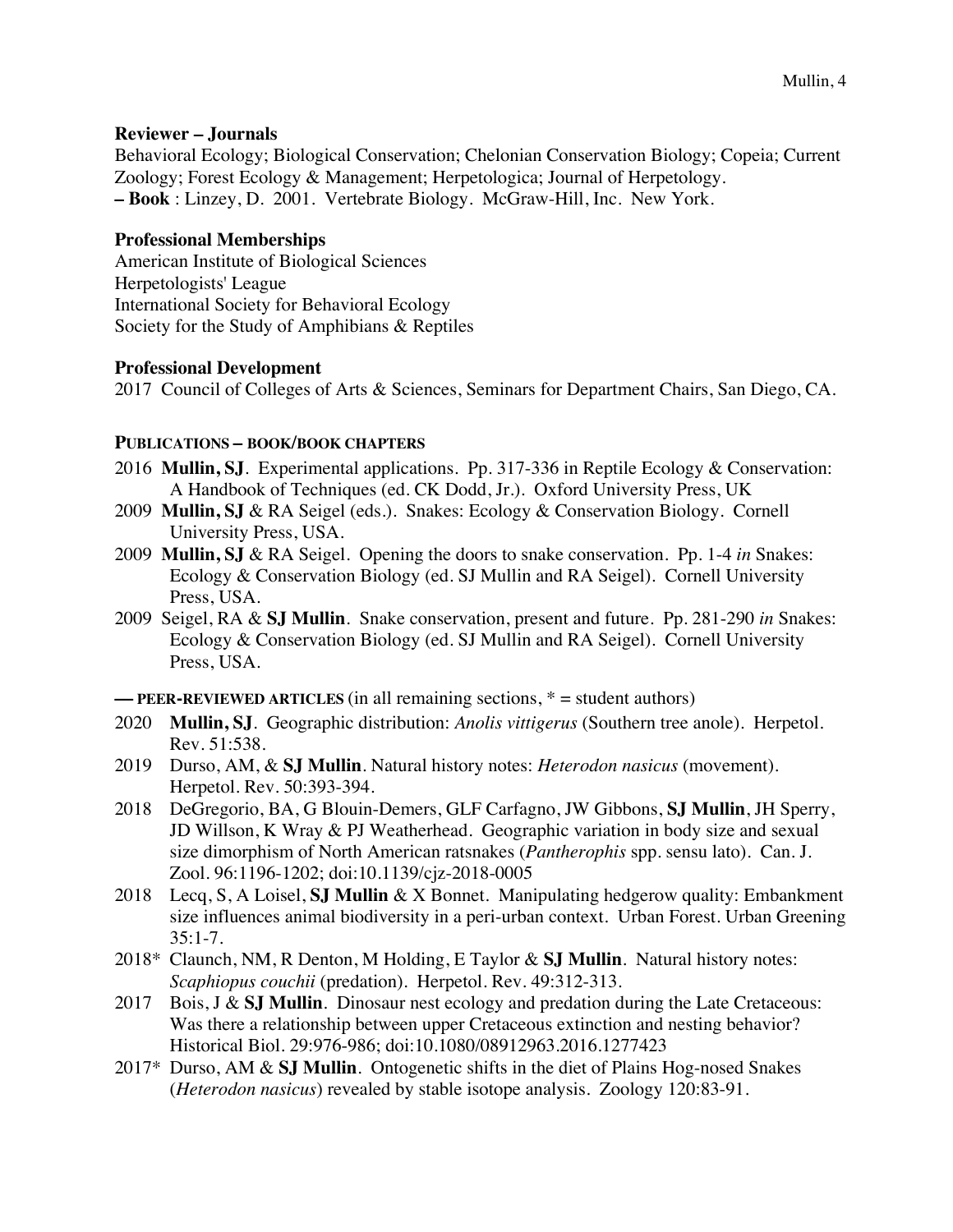# **PUBLICATIONS, cont'd.**

- 2017 Lecq, S, A Loisel, F Brischoux, **SJ Mullin** & X Bonnet. Importance of ground refuges for the biodiversity in agricultural hedgerows. Ecol. Indicators 72:615-626.
- 2016 Bonnet, X, S Lecq, JL Lassay, JM Ballouard, C Barbraud, J Souchet, **SJ Mullin** & G Provost. Forest management bolsters native snake populations in urban parks. Biol. Conserv. 193:1-8; doi:10.1016/j.biocon.2015.11.001
- 2015\* Ballouard, J-M, **SJ Mullin**, *et al*. Factors influencing school children's responses to a questionnaire in wildlife conservation education. Internat. J. Sci. Educat. 37:469-483; doi: 10.1080/09500693.2014.993000
- 2014 Sever, DM, **SJ Mullin** & R Powell. Herpetological research at primarily undergraduate universities. Herpetol. Rev. 45:409-413.
- 2014\* Durso, AM & **SJ Mullin**. Intrinsic and extrinsic factors influence expression of defensive behavior in Plains Hog-nosed Snakes (*Heterodon nasicus*). Ethology 120:140-148. doi: 10.1111/eth.12188
- 2014\* Neuman-Lee, LA, KF Gaines, KA Baumgartner, JM Voorhees, JM Novak & **SJ Mullin**. Assessing holistic effects of atrazine ingestion on gravid Northern Watersnakes (*Nerodia sipedon*) and their offspring. Environ. Toxicol. 29:1072-1082. doi: 10.1002/tox.21837
- 2013\* Neuman-Lee, LA, AM Durso, NM Kiriazis, MJ Olds & **SJ Mullin**. Differential habitat use by Common Watersnakes (*Nerodia sipedon*). IRCF Reptil. Amphib. 20:166-171*.*
- 2009\* **Mullin, SJ** & S Klueh. Demographics of a geographically-isolated population of threatened salamander (Caudata: Ambystomatidae) in central Illinois. Herpetol. Conserv. Biol. 4:161-169.
- 2009 **Mullin, SJ**. Natural history notes: *Rhinocheilus lecontei tesselatus* (longevity). Herpetol. Rev. 40:102-103.
- 2009\* Foster, CD, S Klueh & **SJ Mullin**. Thermoregulation of male *Elaphe spiloides* in an agriculturally-fragmented forest in Illinois. Trans. Illinois State Acad. Sci. 102:65-70.
- 2008\* Foster, CD & **SJ Mullin**. Speed and endurance of *Thamnophis hammondii* are not affected by consuming the toxic frog *Xenopus laevis*. Southwest. Nat. 53:370-373.
- 2008\* Walston, LJ & **SJ Mullin**. Variation in surrounding forest habitat influences the initial orientation of juvenile amphibians emigrating from breeding ponds. Can. J. Zool. 86:141- 146.
- 2007\* Foster, CD & **SJ Mullin**. Updated and new amphibian and reptile records from Clark County, Illinois. Herpetol. Rev. 38:238-239.
- 2007 Rines, RH, R Christ & **SJ Mullin**. Natural history notes: *Bufo bufo* (depth record). Herpetol. Rev. 38:179.
- 2007\* Walston, LJ & **SJ Mullin**. Responses of a pond-breeding amphibian community to the experimental removal of predatory fish. Amer. Midl. Nat. 157:63-73.
- 2007\* Walston, LJ & **SJ Mullin**. Population responses of wood frog (*Rana sylvatica*) tadpoles to overwintered bullfrog (*Rana catesbeiana*) tadpoles. J. Herpetol. 41:24-31.
- 2006\* Flitz, B & **SJ Mullin**. Nest-site selection in the eastern box turtle, *Terrapene carolina carolina*, in Illinois. Chelonian Conservat. Biol. 5:309-312.
- 2006\* Foster, CD, S Klueh & **SJ Mullin**. Natural history notes: *Elaphe spiloides* (habitat use). Herpetol. Rev. 37:478.
- 2005\* Florey, J & **SJ Mullin**. A survey of anuran breeding activity in Illinois, 1986-1989. Trans. Illinois State Acad. Sci. 98:39-47.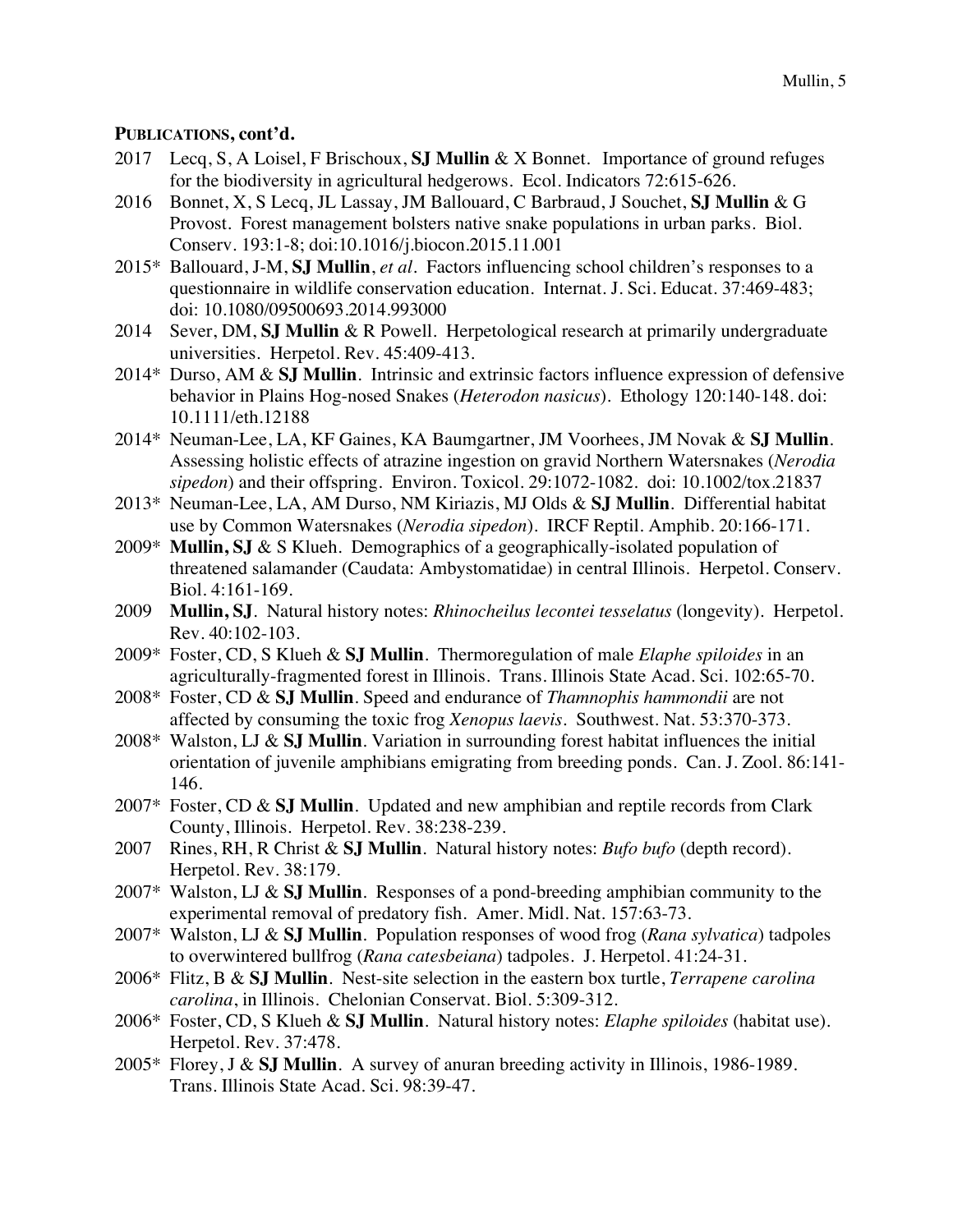# **PUBLICATIONS, cont'd.**

- 2005\* Walston, LJ & **SJ Mullin**. Evaluation of a new method for measuring salamanders. Herpetol. Rev. 36:290-292.
- 2004\* Forsythe, P, B Flitz & **SJ Mullin**. Radio telemetry and post-emergent habitat selection of neonate box turtles (Emydidae: *Terrapene carolina*) in central Illinois. Herpetol. Rev. 35:333-335.
- 2004\* **Mullin, SJ**, JB Towey & RA Szafoni. Using Rotenone to enhance native amphibian breeding habitat in ponds (Illinois). Ecol. Restorat. 22:305-306.
- 2004\* **Mullin, SJ**, H Imbert, JM Fish, EL Ervin & RN Fisher. Snake (Colubridae: *Thamnophis*) predatory responses to chemical cues from native and introduced prey species. Southwest. Nat. 49:449-456.
- 2003 Ervin, EL, **SJ Mullin**, ML Warburton & RN Fisher. Natural history notes: *Thamnophis hammondii* (prey). Herpetol. Rev. 34:74-75.
- 2002 **Mullin, SJ** & RJ Cooper. Barking up the wrong tree: Climbing performance of rat snakes and its implications for depredation of avian nests. Can. J. Zool. 80:591-595.
- 2000 **Mullin, SJ** & RJ Cooper. The foraging ecology of the gray rat snake (*Elaphe obsoleta spiloides*). II. Influence of variable habitat structural complexity on snakes foraging for arboreal avian prey. Amphib. Reptil. 21:211-222.
- 2000 **Mullin, SJ**, WHN Gutzke, GD Zenitsky & RJ Cooper. Home ranges of rat snakes (Colubridæ : *Elaphe*) in different habitats. Herpetol. Rev. 31:20-22.
- 1999 **Mullin, SJ**. Caudal distraction by rat snakes (Colubridæ, *Elaphe*): A novel behavior used when capturing mammalian prey. Gr. Basin Nat. 59:361-367.
- 1999 **Mullin, SJ**. Natural history notes: *Elaphe obsoleta spiloides* (reproduction). Herpetol. Rev. 30:100-101.
- 1999 **Mullin, SJ** &WHN Gutzke. The foraging ecology of the gray rat snake (*Elaphe obsoleta spiloides*). I. Influence of variable habitat structural complexity on snakes foraging for terrestrial mammalian prey. Herpetologica 55:18-28.
- 1999 Cooper, RJ, RR Wilson, GD Zenitsky, **SJ Mullin**, JA DeCecco, MR Marshall, DJ Wolf & L.Y. Pomara. Does nonrandom nest placement imply nonrandom nest predation? A reply. Condor 101:920-923.
- 1998 **Mullin, SJ**. Inter- and intra-specific interaction rates of three species of lemurs (Subfamily Lemurinæ) in an enclosure at the Memphis Zoo and Aquarium. J. Tennessee Acad. Sci. 73:77-81.
- 1998 **Mullin, SJ** & RJ Cooper. The foraging ecology of the snake *Elaphe obsoleta spiloides*: Visual stimuli facilitate location of arboreal prey. Amer. Midl. Nat. 140:397-401.
- 1998 **Mullin, SJ**, RJ Cooper & WHN Gutzke. The foraging ecology of the gray rat snake (*Elaphe obsoleta spiloides*). III. Searching for different prey types in structurally varied habitats. Can. J. Zool. 76:548-555.
- 1998 **Mullin, SJ** & WHN Gutzke. Responses to prey odors in juveniles of the snake *Elaphe obsoleta spiloides*, a predatory generalist. Snake 29..
- 1997\* **Mullin, SJ** & JT Eubanks. Geographic distribution: *Nerodia sipedon pleuralis* (Midland water snake). Herpetol. Rev. 28:159.
- 1997 **Mullin, SJ** & HR Mushinsky. Use of experimental enclosures to examine foraging success in water snakes: A case study. J. Herpetol. 31:565-569.
- 1996 **Mullin, SJ**. Adaptations facilitating facultative oophagy in the gray rat snake, *Elaphe obsoleta spiloides*. Amphib. Reptil. 17:387-394.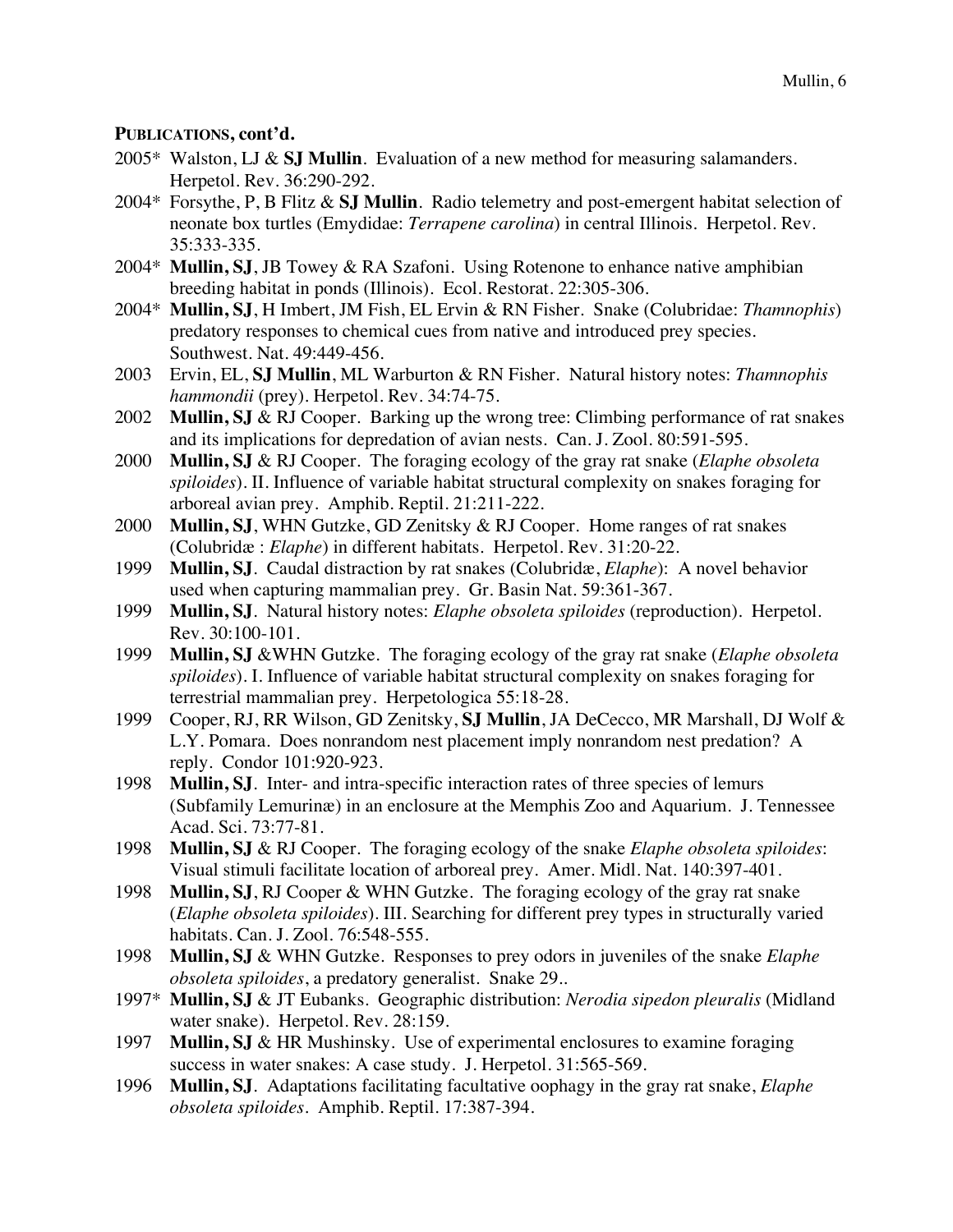# **PUBLICATIONS, cont'd.**

- 1995 **Mullin, SJ**. Estuarine fish populations among red mangrove prop roots of small overwash islands. Wetlands 15:324-329.
- 1995 **Mullin, SJ** & HR Mushinsky. Foraging ecology of the mangrove salt marsh snake, *Nerodia clarkii compressicauda*: Effects of vegetational density. Amphib. Reptil. 16:167- 175.
- 1994 **Mullin, SJ**. Life history characteristics of *Nerodia clarkii compressicauda* at Placido Bayou, Florida. J. Herpetol. 28:371-374.

## **– ABSTRACTS/INTERNET/NON-PEER REVIEWED**

- 2019 **Mullin, S.J**. The 75<sup>th</sup> volume of Herpetologica: A benchmark and a transition. Herpetologica 75:1-3.
- 2018 Schalk, CM, MA Kwiatkowski, D Saenz & **SJ Mullin**. Institutional profile: Herpetology at Stephen F. Austin State University. Herpetol. Rev. 49:779-781.
- 2009 **Mullin, SJ**. Mistaken identity. *In*: Courting the Wild: Love Affairs with Reptiles and Amphibians (ed. JC Mitchell & JK Reaser). Pawcatuck, Conn.: Hiraeth. p. 129-133.
- 2008 **Mullin, SJ**. Restoring a native amphibian community. Outdoor Illinois 16:18-20.
- 2006\* Foster, CD & **SJ Mullin**. Extirpation of a relict timber rattlesnake (*Crotalus horridus*) population in Clark County, Illinois. Bull. Chicago Herpetol. Soc. 41:147-148.
- 2006 **Mullin, SJ**. The international scope of evolution. EIU International Programs Newsletter 3:3.
- 2005 **Mullin, SJ**. Patterns of solid waste disposal in Coles County: results from a resident survey. Coles County Regional Planning & Development Commission, Charleston, Illinois. 28 pp.
- 2004 **Mullin, SJ**. *In memoriam*: William H.N. Gutzke, 1950-2004. Tenn. Herpetol. Soc. Newsletter 2:8.
- 2004 Scott, EC, ... **SJ Mullin** *et al*. The morphology of Steve. Annals of Improbable Research 10:24-29.
- 2001 **Mullin, SJ**. Miller: Essays on amphibians. Ecology 82:602-603.
- 1997 **Mullin, SJ**. 1997. Responses to prey odors in juveniles of the snake *Elaphe obsoleta spiloides*, a predatory generalist. J. Tenn. Acad. Sci. 72:81-82.

## **PRESENTATIONS – INVITED LECTURES**

- 2014 Mullin, SJ. Snakes as model organisms for understanding ecological and conservation phenomena – Tales from the Midwest. Dept. of Biology, Stephen F. Austin State Univ.
- 2014 Mullin, SJ. No place like home anymore: Colubrid snakes coping in modified habitats in the Midwest. Dept. of Biological Sciences, University of Wisconsin at Green Bay.
- 2014 Mullin, SJ. Snakes as model organisms for understanding ecological and conservation phenomena – Tales from the Midwest. Dept. of Biology, Tennessee Tech University.
- 2013 Mullin, SJ. No place like home anymore: Colubrids coping in remnant and modified habitats in the Midwest. Dept. of Biological Sciences, Southeastern Louisiana University.
- 2011 Mullin, SJ. Too many alien species: Has a southwestern gartersnake reached the Twilight Zone? Department of Biology, Truman State University.
- 2008 Mullin, SJ. The other transformers Why the restoration of an amphibian community is far from robotic. Warnell School of Forest Resources, University of Georgia.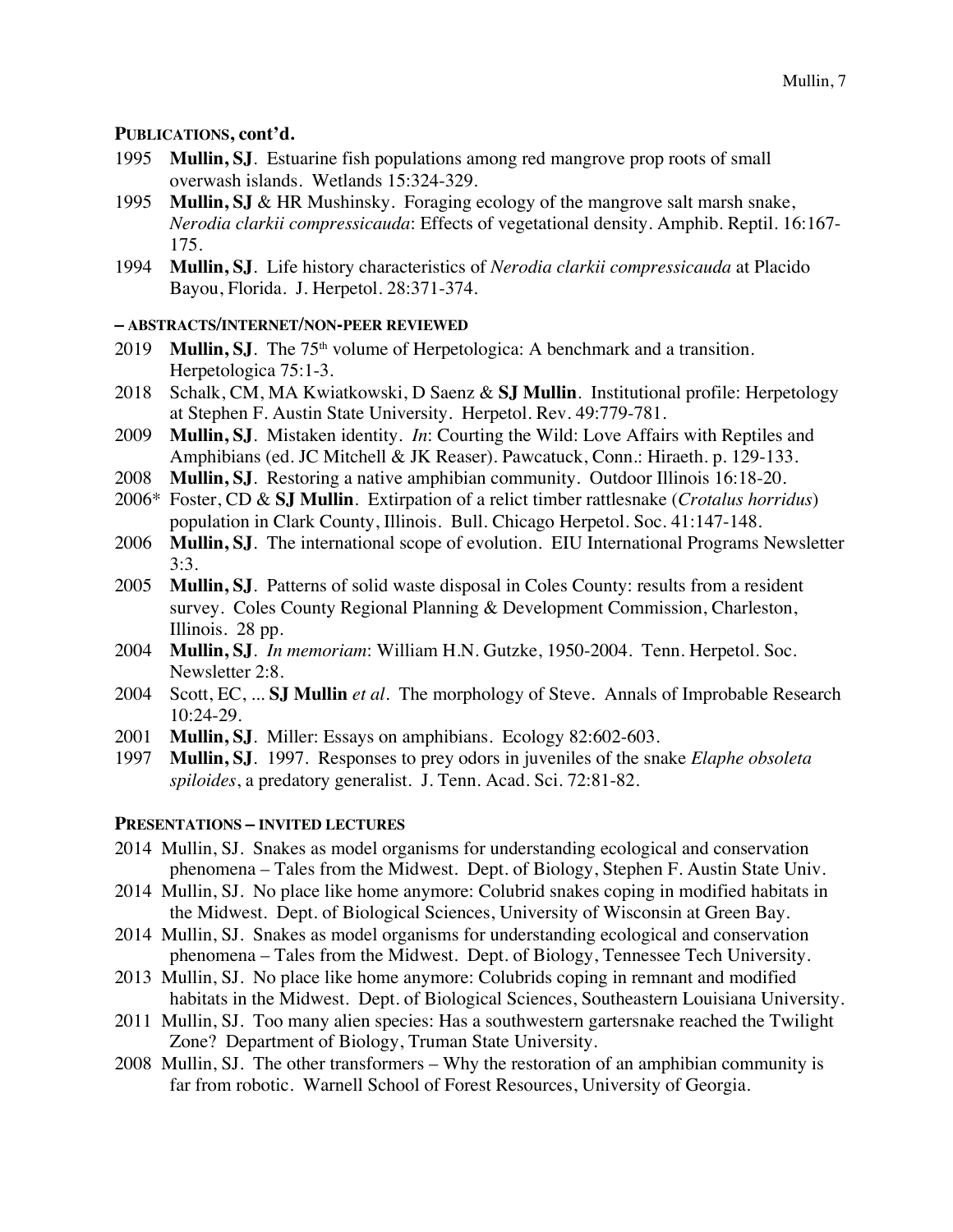#### **PRESENTATIONS — PAPERS**

- 2016\* Manka, SE & SJ Mullin. Reducing snake mortality during migration: The utility of the hose-bridge. Joint Meetings of Ichthyologists & Herpetologists, New Orleans, LA.
- 2014\* Thomas, MA & SJ Mullin. Quantifying dietary overlap in a community of invertebrateeating snakes. Joint Meetings of Ichthyologists & Herpetologists, Chattanooga, TN.
- 2013\* Lennon, CP & SJ Mullin. Trophic niche breadth in a widely-foraging snake (Colubridae: *Coluber*). Joint Meetings of Ichthyologists & Herpetologists, Albuquerque, NM.
- 2012\* Gross, IP, AM Durso, CP Lennon & SJ Mullin. Why did the Brownsnake cross the road? Understanding how snake populations are impacted by vehicle access within a state park. Midwest Partners in Amphibian & Reptile Conservation, Pioneer, OH.
- 2012\* Durso, AM & SJ Mullin. Dietary ecology of a sand prairie snake community.  $7<sup>th</sup>$  World Congress of Herpetology, Vancouver, BC, CANADA.
- 2012\* Gross, IP, AM Durso, CP Lennon & SJ Mullin. Why did the Brownsnake cross the road? Understanding how snake populations are impacted by vehicle access within a state park. 7th World Congress of Herpetology, Vancouver, BC, CANADA.
- $2011*$  Durso, AM & SJ Mullin. Interactions of sex, age and behavior in death-feigning snakes (*Heterodon*). Joint Meetings of Ichthyologists & Herpetologists, Minneapolis, MN.
- 2011\* Neuman-Lee, LA, KF Gaines, K Baumgartner, J Voorhees & SJ Mullin. Using multiple endpoints to determine the effects of atrazine ingestion on gravid female watersnakes and their offspring. Society for Integrative & Comparative Biology, Salt Lake City, UT.
- 2010\* Neuman-Lee, LA, KF Gaines & SJ Mullin. Estradiol levels in watersnakes (Colubridae: *Nerodia*) during gestation as a function of exposure to ingested atrazine. Joint Meetings of Ichthyologists & Herpetologists, Providence, RI.
- 2010\* Hale, KB & SJ Mullin. Predatory responses as a function of native and introduced prey types in neonate gartersnakes (Colubridae: *Thamnophis*). Joint Meetings of Ichthyologists & Herpetologists, Providence, RI.
- 2010\* Neuman-Lee, LA, SJ Mullin & KF Gaines. Atrazine during pregnancy: Its impacts on viviparous reptile mothers and young. Midwest Ecology & Evolution Conference, Ames, IA.
- 2008\* Fornell, AM & SJ Mullin. Foraging site selection in Prairie Kingsnakes: An experimental examination. Kansas Herpetological Society, Witchita, KS.
- 2008\* Mullin, SJ, T Buhnerkempe, SJ Adams & T.L. Esker. Build it and will they come? Amphibian colonization of newly-constructed ponds along a forest ecotone. Midwest Partners for Amphibian & Reptile Conservation, Blue Grass, IA.
- 2008\* Fornell, AM & SJ Mullin. Foraging site selection in Prairie Kingsnakes: An experimental examination, Joint Meetings of Ichthyologists & Herpetologists, Montréal, Qbc, CANADA.
- 2007\* Gross, LM & SJ Mullin. A pond-breeding amphibian community after fish removal: A six-year study. Midwest Regional meeting of The Wildlife Society, Madison, WI.
- 2007\* Gross, LM & SJ Mullin. Compositional changes in a pond-breeding amphibian community after fish removal: The saga continues. Midwest Partners for Amphibian & Reptile Conservation, Chesterton, IN.
- 2007\* Gross, LM and SJ Mullin. Compositional changes in a pond-breeding amphibian community after fish removal: The saga continues. Joint Meetings of Ichthyologists & Herpetologists, St. Louis, MO.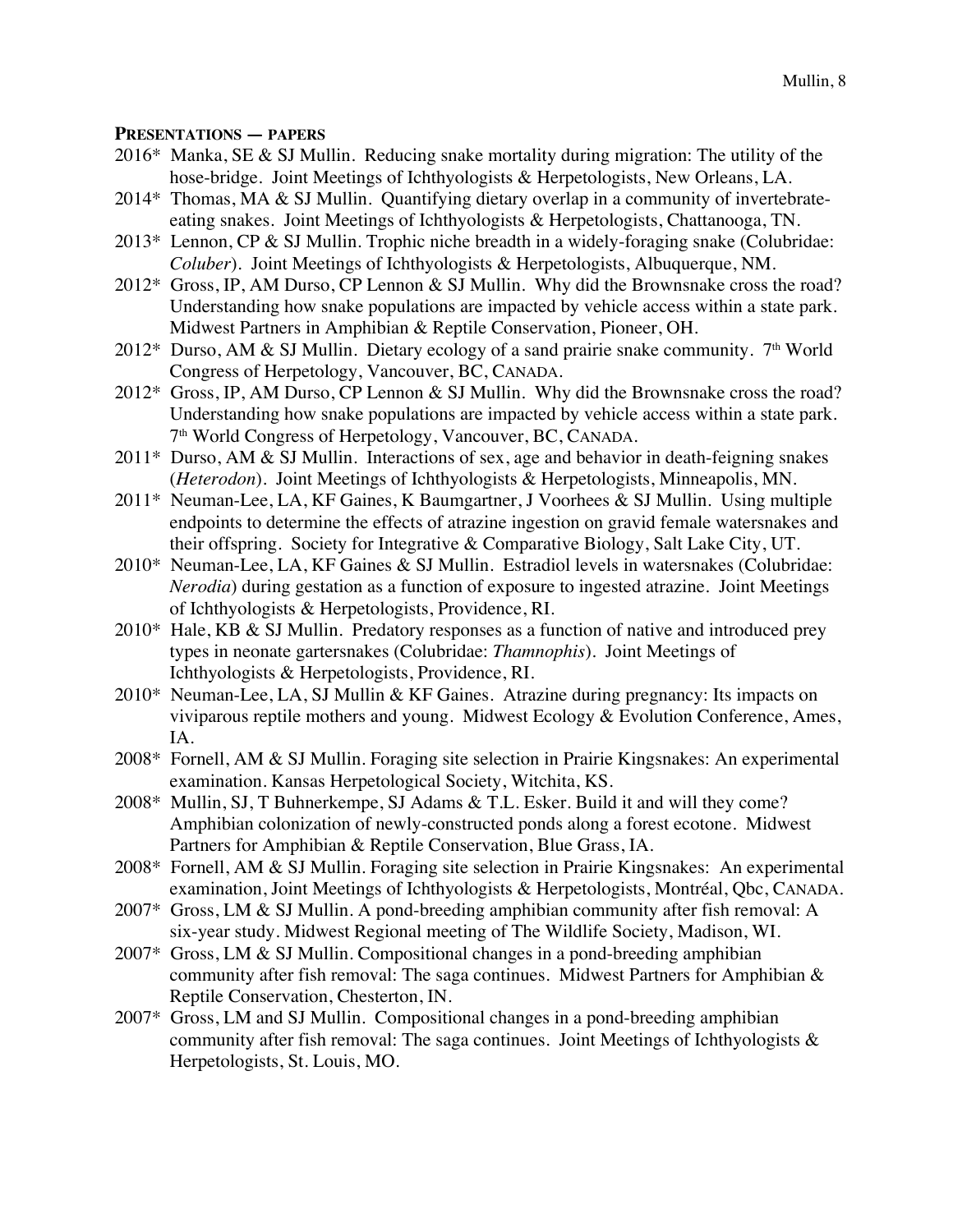- 2007\* Olds, MJ & SJ Mullin. Habitat use and selection of hibernation sites in Northern watersnakes (*Nerodia sipedon*) in east-central Illinois. Joint Meetings of Ichthyologists & Herpetologists, St. Louis, MO.
- 2007 Seigel, RA & SJ Mullin. The future of snake conservation. Indigo Snake Conservation Summit: Developing an Approach to Conservation Modeling. Newton, GA.
- 2006 Rines, RH, R Christ, G Marenghi, RD Rines, JC Rines, D Marshall, E Ercolino, J Hayes-Rines & SJ Mullin. No monster: Sighting of an anuran (*Bufo* sp.) in the deep water of Loch Ness. Joint Meetings of Ichthyologists & Herpetologists, New Orleans, LA.
- 2005\* Mullin, SJ, SJ Dunn & RN Fisher. Attacking the invaders: How a generalist snake forages successfully for three introduced prey species. Joint Meetings of Ichthyologists & Herpetologists, Tampa, FL.
- 2004\* Flitz, B & SJ Mullin. Daily movement in the Eastern box turtle, *Terrapene carolina carolina*, in a population in central Illinois. Joint Meetings of Ichthyologists & Herpetologists, Norman, OK.
- 2003 Mullin, SJ. Community-based ecotourism as a mechanism for sustaining environmental quality in southeastern Ecuador. Midwest Association of Latin American Studies, Charleston, IL.
- 2003\* Mullin, SJ, JM Fish, EL Ervin & RN Fisher. Chemosensory cues from exotic and native prey species: How does a native natricine snake respond? Joint Meetings of Ichthyologists & Herpetologists, Manaus, V.
- 2003\* Towey, JB & SJ Mullin. Influence of presence and removal of introduced fish on pond breeding amphibians in central Illinois. Illinois State Academy of Sciences, Springfield, IL.
- 2002 Mullin, SJ & RJ Cooper. Climbing performance and behavior in an avian nest predator (Colubridæ: *Elaphe*). Animal Behavior Society, Bloomington, IN.
- 2002\* Mullin, SJ, H Imbert, EL Ervin & RN Fisher. Predatory responses of a native semiaquatic snake to the introduced anuran *Xenopus laevis*. Joint Meetings of Ichthyologists & Herpetologists, Kansas City, MO.
- 2001 Mullin, SJ. Curricula in vertebrate natural history: Linking conservation efforts between the secondary-level classroom and education objectives at zoological parks. Illinois Association of Teacher Educators, Charleston, IL.
- 2001 Mullin, SJ & RJ Cooper. Substrate roughness as a limiting factor in rat snake (*Elaphe obsoleta*) climbing performance. Joint Meetings of Ichthyologists & Herpetologists, Indianapolis, IN.
- 2001 Cooper, RJ, JA DeCecco, SJ Mullin & RR Wilson. Nest site selection studies and nest predation: What are we measuring and why? American Ornithologist's Union.
- 1998 Mullin, SJ, WHN Gutzke & RJ Cooper. The foraging ecology of the snake (*Elaphe obsoleta spiloides*) searching for different prey types in structurally variable habitat. Ecological Society of America, Baltimore, MD.
- 1997 Mullin, SJ, The effects of habitat structural complexity on predatory success in the snake *Elaphe obsoleta spiloides* foraging for arboreal prey. 3rd World Congress of Herpetology, Prague, CZECH REPUBLIC.
- 1997 Mullin, SJ, Responses to prey odors in subadult gray rat snakes (*Elaphe obsoleta spiloides*). Tennessee Academy of Sciences, Memphis, TN.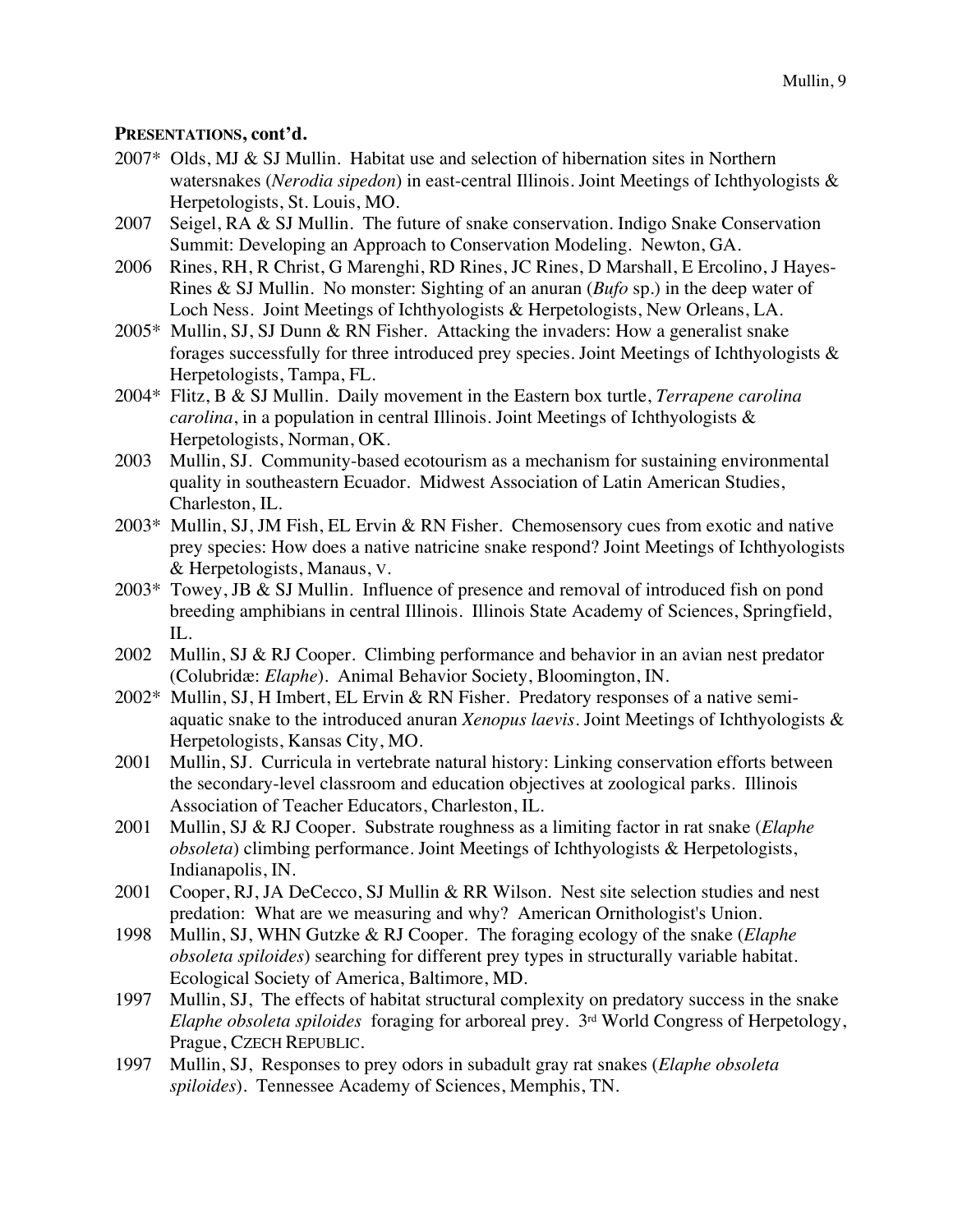- 1996 Mullin, SJ. Foraging success in the snake *Elaphe obsoleta spiloides* as influenced by variable habitat structural complexity. Joint Meetings of Ichthyologists & Herpetologists, New Orleans, LA.
- 1993 Mullin, SJ & HR Mushinsky. Foraging ecology of the mangrove salt marsh snake, *Nerodia clarkii compressicauda* (Baird and Girard): Effects of habitat structural complexity. Joint Meetings of Ichthyologists & Herpetologists, Austin, TX.

#### **— POSTERS**

- 2019\* Wasley, MJ & SJ Mullin. Piles of *Osteopilus*: Competition at the Larval Stage Backs Native Anurans into a Corner. Joint Meetings of Ichthyologists & Herpetologists, Snowbird, UT.
- 2018\* Marcou, ZJ, AE McElroy, JB Pierce, DC Rudolph & SJ Mullin. Detecting turtles (Emydidae: *Terrapene*) using wildlife cameras. Joint Meetings of Ichthyologists & Herpetologists, Rochester, NY.
- 2017\* Marcou, ZJ, JB Pierce, DC Rudolph & SJ Mullin. Detection and activity patterns of snakes in large parcels of contiguous habitat. Joint Meetings of Ichthyologists & Herpetologists, Austin, TX.
- 2015\* Manka, SE & SJ Mullin. Reducing snake mortality during migration: The utility of the hose-bridge. Society for the Study of Amphibians & Reptiles, Lawrence, KS.
- 2014 Mullin, SJ, LM Diana & LJ Walston. Patient tiger, hidden results? A decade-long salamander (*Ambystoma tigrinum*) repatriation effort in managed wetlands. Joint Meetings of Ichthyologists & Herpetologists, Chattanooga, TN.
- 2014\* Carter, CM & SJ Mullin. Trophic interactions in a semiaquatic snake community: Insights into the structure of a floodplain food web. Joint Meetings of Ichthyologists  $\&$ Herpetologists, Chattanooga, TN.
- 2014\* Zigler, JA & SJ Mullin. Relationships between body size and migratory movements of Midland Brownsnakes (Colubridae: *Storeria*) within an activity season. Joint Meetings of Ichthyologists & Herpetologists, Chattanooga, TN.
- 2013\* Gross, IP, CP Lennon, MA Thomas, AM Durso & SJ Mullin. Patterns of snake (Colubridae: *Storeria*) movement and mortality during seasonal migrations between habitats. Joint Meetings of Ichthyologists & Herpetologists, Albuquerque, NM.
- 2013\* Thomas, MA & SJ Mullin. Measuring niche overlap in a community of invertebrate eating snakes. Joint Meetings of Ichthyologists & Herpetologists, Albuquerque, NM.
- 2012\* Delaney, DM & SJ Mullin. Life-history characteristics of a population of Ring-necked Snakes (Colubridae: *Diadophis*) occupying anthropogenic habitat. Midwest Partners in Amphibian & Reptile Conservation, Pioneer, OH.
- 2012\* Lennon, CP & SJ Mullin. Trophic niche breadth in a widely-foraging snake (Colubridae: *Coluber*). Midwest Partners in Amphibian & Reptile Conservation, Pioneer, OH.
- 2012\* Delaney, DM & SJ Mullin. Life-history characteristics of a population of Ring-necked Snakes (Colubridae: *Diadophis*) occupying anthropogenic habitat. 7<sup>th</sup> World Congress of Herpetology, Vancouver, BC, CANADA.
- 2012\* Lennon, CP & SJ Mullin. Trophic niche breadth in a widely-foraging snake (Colubridae: *Coluber*). 7<sup>th</sup> World Congress of Herpetology, Vancouver, BC, CANADA.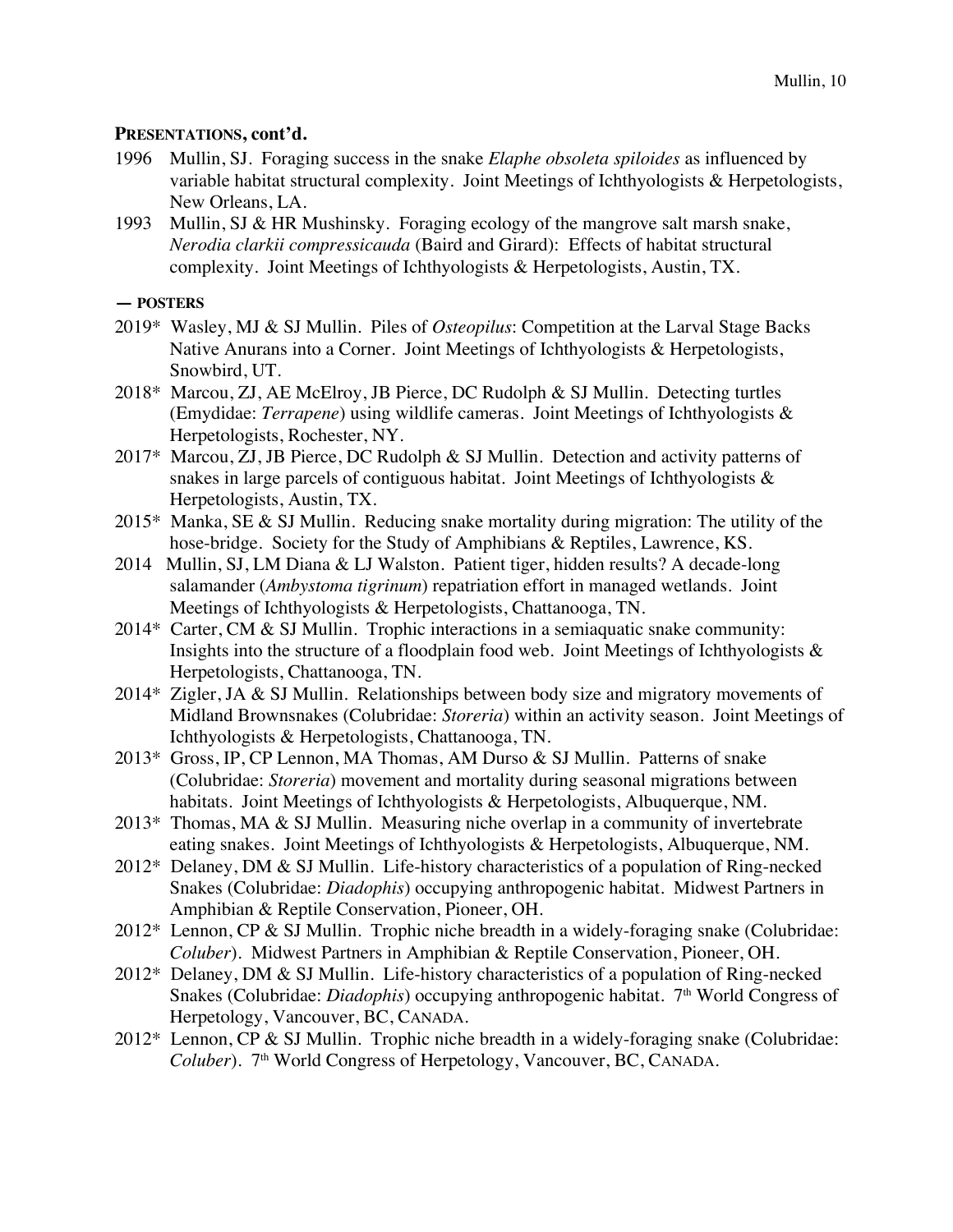- 2011\* Gross, IP, LA Neuman-Lee, AM Durso & SJ Mullin. Assessing the relationship between parasite loads and limb deformities in Small-mouthed Salamanders (Caudata: Ambystomatidae). Joint Meetings of Ichthyologists & Herpetologists, Minneapolis, MN.
- 2010\* Durso, AM & SJ Mullin. Interactions of diet and behavior in death-feigning snakes (*Heterodon*). Joint Meetings of Ichthyologists & Herpetologists, Providence, RI.
- 2010\* Baumgartner, KA, LA Neuman-Lee & SJ Mullin. The effect of atrazine on scale-row symmetry during the development of neonate watersnakes (Colubridae: *Nerodia*). Joint Meetings of Ichthyologists & Herpetologists, Providence, RI.
- 2010\* Voorhees, JR, LA Neuman-Lee, SJ Mullin & KF Gaines. Lipid concentrations in neonate watersnakes (Colubridae: *Nerodia*) as a function of *in utero* exposure to atrazine. Joint Meetings of Ichthyologists & Herpetologists, Providence, RI.
- 2010\* Baumgartner, KA, SJ Mullin & LA Neuman-Lee. Effect of atrazine during development on dorsal scale symmetry in Northern Watersnake (*Nerodia sipedon*) neonates. Midwest Ecology & Evolution Conference, Ames, IA.
- 2010\* Durso, AM & SJ Mullin. Interactions between diet and behavior in the death-feigning snakes *Heterodon nasicus* and *H. platirhinos*. Midwest Ecology & Evolution Conference, Ames, IA.
- 2010\* Hale, KB & SJ Mullin. Prey Preference as a Function of Native versus Introduced Prey Types in Neonate Gartersnakes (Colubridae: *Thamnophis*). Midwest Ecology & Evolution Conference, Ames, IA.
- 2009\* Kiriazis, NM, LA Neuman-Lee & SJ Mullin. Population structure and morphometrics of Northern Watersnakes (*Nerodia sipedon*) in an anthropogenic habitat. Joint Meetings of Ichthyologists & Herpetologists, Portland, OR.
- 2009\* Kiriazis, NM, LA Neuman-Lee & SJ Mullin. Population structure and morphometrics of Northern Watersnakes (*Nerodia sipedon*) in an anthropogenic habitat. Snake Ecology Group V, Donnelly, ID.
- 2008\* Walston, LJ & SJ Mullin. Variation in amount of forest habitat influences orientation of juvenile amphibians emigrating from breeding ponds. Joint Meetings of Ichthyologists & Herpetologists, Montréal, Qbc, CANADA.
- 2007\* Fornell, AM & SJ Mullin. Foraging site selection in prairie kingsnakes: An experimental examination. Midwest Regional meeting of The Wildlife Society; Madison, WI.
- 2006\* Olds, MJ & SJ Mullin. A levee runs through it: Habitat use by northern watersnakes (*N. sipedon*) in two bodies of water. Midwest Regional meeting of The Wildlife Society; Omaha, NE.
- 2006\* Gross, LM & SJ Mullin. Atrazine in agricultural runoff and its impacts on two anuran species in Central Illinois. Midwest Regional meeting of The Wildlife Society; Omaha, NE.
- 2006\* Gross, LM & SJ Mullin. An amphibian community after fish removal: A tale of four ponds. Midwest Partners for Amphibian & Reptile Conservation, Carbondale, IL.
- 2006\* Olds, MJ & SJ Mullin. The snake community inhabiting a levee system in central Illinois. Midwest Partners for Amphibian & Reptile Conservation, Carbondale, IL.
- 2006\* Walston, LJ & SJ Mullin. Population responses of wood frog (*Rana sylvatica*) tadpoles to overwintered bullfrog (*Rana catesbeiana*) tadpoles. Joint Meetings of Ichthyologists & Herpetologists, New Orleans, LA.